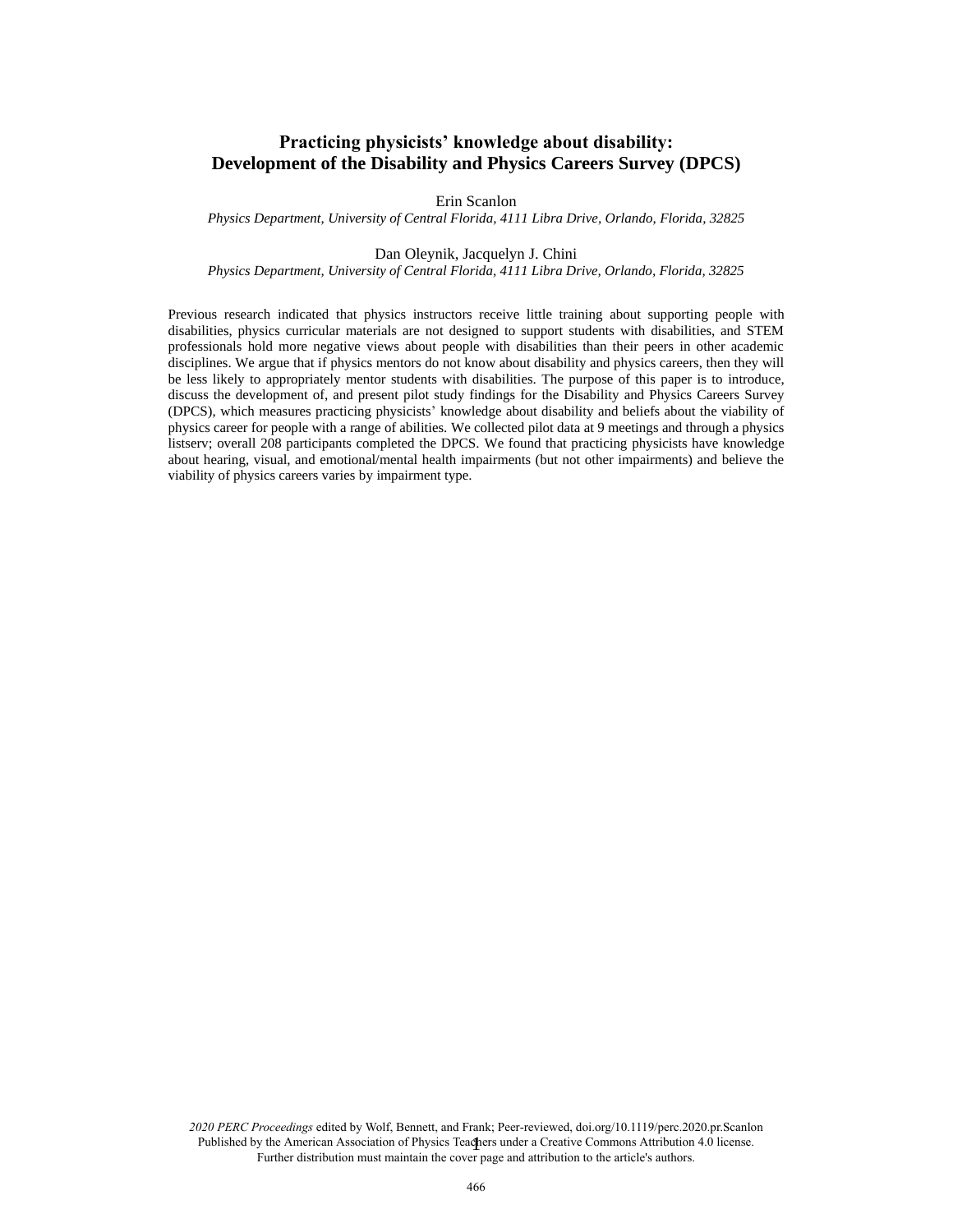### **I. INTRODUCTION**

People with disabilities enroll in postsecondary education in increasing rates [1,2] and they represent approximately 20% of the postsecondary student body [2]. People with disabilities also enroll in science and engineering majors at comparable rates to their peers without disabilities (28.0% and 27.6%, respectively) [2]. However, people with disabilities only represent 9.3% of employed physical scientists [2]. Thus, people with disabilities are interested in pursuing STEM majors and careers, but do not matriculate or join the workforce at rates similar to their peers without disabilities. Additionally, multiple studies show that postsecondary faculty lack awareness of the legal requirements related to accommodations [3-4], state that they do not feel prepared to teach students with disabilities [5,6] and want more training related to accessibility [7]. STEM professionals have also been shown to hold more negative views about disability than their peers in other disciplines [6,8].

One possible reason for the underrepresentation of people with disabilities in the STEM workforce is related to the knowledge and beliefs about disability of practicing physicists [9-11]. Specifically, Ruhindwa, Randall, and Cartmel (2016) state "people with disabilities often experience exclusion from participating in mainstream employment due to environmental, attitudinal, social and organizational barriers, and not issues relating to the effects of their impairments" (p. 6) [12]. If physics mentors have inaccurate knowledge or negative beliefs about people with disabilities, then they are less likely to appropriately mentor students and colleagues with disabilities. For example, if a physics mentor believes that astrophysics requires the use of sight, then they will be less likely to encourage or support a student with a visual impairment to pursue a career as an astrophysicist.

The purpose of this paper is to describe the development of the Disability and Physics Careers Survey (DPCS), which will allow us to investigate research questions about practicing physicists' knowledge about disability and beliefs about the viability of physics careers for people with a variety of abilities. We also present preliminary data related to these research questions collected through a pilot implementation of the survey.

# **II. DISABILITY AND PHYSICS CAREERS SURVEY**

The DPCS is a multi-part survey intended for use with practicing physicists. Section I is intended to measure participants' knowledge about disability diagnoses. Participants identify which disability diagnoses belong in a given list of categories of impairment (i.e., group of impairments and/or diagnoses that have similar characteristics and/or affect the same part of the body). The exemplar diagnoses were identified through interviews with physics experts (described in Sec. IIIB) and based on the

representation of diagnoses in the STEM community [2]. The categories of impairment are a combination of categories from similar previous studies [13], literature about characterizing dimensions of ability [14], and categories used by the National Science Foundation (NSF) [2]. The most appropriate category of impairment for each diagnosis was defined by the literature base.

Section II explores participants' beliefs about the viability of physics careers for people with a variety of abilities. Participants list physics careers that would be viable and not viable for people with a variety of diagnoses (that were either provided by the participants or provided to the participants depending on the iteration of the survey). As we have previously discussed, disability is an incomplete description of ability that is steeped in ableist cultural norms [14]; however, it is difficult to describe what we mean by "normal ability" [15]. Thus, we used diagnoses to describe the range of abilities.

Section III consists of demographic questions about the participants, including gender, race/ethnicity, age, and career. Additionally, this section includes questions about the participants' disability-specific background, including prior disability or accessibility training, personal experiences with disability (e.g., personal disability status, friends/family with disabilities), and approximate number of students with disabilities they have taught or worked with.

#### **III. SURVEY DEVELOPMENT PROCESS**

The DPCS was developed iteratively in a multiple phase process: 1) initial drafting of the survey, 2) interviews with practicing physicists, 3) pilot implementation of the survey and iterative revisions.

# **A. Initial DPCS development**

During the initial development phase, the research team referenced a similar study from geosciences by Atchison and Libarkin [13] to develop the career and demographic questions. In their study, Atchison and Libarkin gave participants a category of impairment and asked the participants to list geoscience careers that were viable for people with that impairment [13]. We added section I to investigate if physicists have similar conceptions of categories of impairment to support the validity of our findings and asked about non-viable careers.

### **B. Interviews with practicing physicists**

During the second phase, we interviewed practicing physicists (4 physics graduate students, 1 postdoctoral scholar, and 2 faculty members) about the survey. The purpose of these hour-long, semi-structured interviews was to investigate participants' thoughts while taking the survey and to investigate its validity and reliability. Our initial intention was to use findings from the interviews to create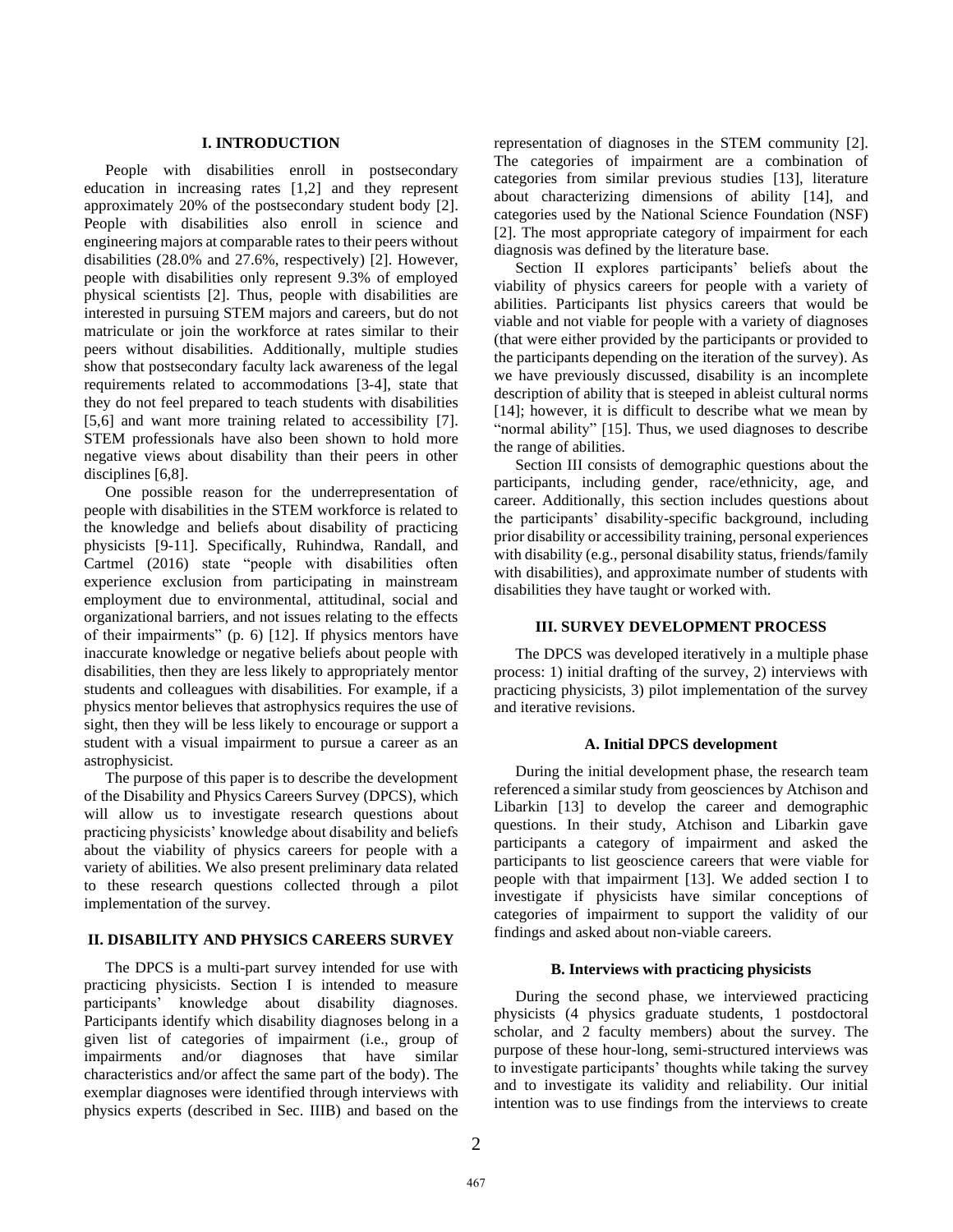closed-ended versions of the first two sections of the DPCS. However, the interview participants experienced difficulties in naming diagnoses and physics careers. So, we added a list of diagnoses in section I. We also made the questions in section II open-ended and asked participants to list the diagnosis they had in mind as well as the viable and not viable physics careers.

The interview participants also made distinctions about the viability of physics careers based on the severity of the impairment. This is likely related to the way the categories of impairment were written at the time; for example, one category of impairment was "severe mobility impairment." Our intention was not to include severity as an added level of nuance in participants' responses, so we removed the severity from all labels for the categories of impairment. We also added a "health" category of impairment based on the interview participants' responses.

### **C. Pilot study and iterative revision**

### *1. Pilot data collection*

After revising the survey based on the interview findings, we piloted the survey by having practicing physicists complete the survey. We recruited practicing physicists to complete the DPCS at 8 American Physical Society (APS) meetings (including 6 section meetings and 2 division meetings), a non-APS but STEM-specific meeting, and through a physics-specific topical listserv. All meeting participants were eligible to complete two surveys (see Ref. [14] for discussion of the other survey), and the DPCS was given first at the division meetings. All meeting participants (including students, faculty and industry members) were eligible to complete the survey and received a \$5 gift card to compensate them for their time. The first author of this paper (E.S.) collected the pilot data and informally talked with survey participants about their thoughts about the survey. Table I includes the demographic information disaggregated by meeting for the 208 participants that completed the DPCS.

#### *2. Iterative survey revisions based on pilot data*

The post-interview revised version of the DPCS was given to participants at S1 and S2. Many participants remarked that the survey was too long and difficult; specifically, they said it was difficult to identify diagnoses and physics careers in Section II. For example, a participant responded "hearing test" when asked to name a hearing impairment diagnosis. So, we added a diagnosis for each category of impairment for section II as an example of the type of answers we were seeking and kept an open-ended response for participants to list a self-generated diagnosis.

This revised version of the DPCS was used by participants at three subsequent meetings (i.e., D1, S3, and S4). Participants at these meetings also said that the survey took too long to complete and that they did not know how to answer the questions. To again shorten the survey, we removed the fill in the blank diagnosis question from section II. Thus, revised section II included a single diagnosis provided to the participants for each category of impairment for which participants were to identify viable and non-viable physics careers. Also, multiple international practicing physicists said they did not know many of the words used in the survey, including the diagnoses. To aid in understanding the disability-specific vocabulary, we added hover-text (i.e., a description that appears when you mouse over a word or phrase) that included definitions for: diagnosis, disability, and category of impairment. We did not include hover-text for the given diagnoses because the purpose of the survey is to determine participants' knowledge about disability.

Then participants at meetings D2 and M completed the revised survey. These participants indicated that the attention check (i.e., survey question that screens for participants who are not reading the questions) was confusing. The original version of the attention check was: "Attention Check (place in Unsure category)." Participants indicated that because they did not know what an attention was, they thought it was a diagnosis related to attention. Thus, we updated the attention check to be: "Select Unsure (this is to check your attention)." Finally, participants at meetings S5, LS, and S6 completed the revised survey.

|     | 1. I not state participant demographies moteu in percent of respondents for each demographic category |     |                           |                      |                  |                       |  |  |  |  |
|-----|-------------------------------------------------------------------------------------------------------|-----|---------------------------|----------------------|------------------|-----------------------|--|--|--|--|
| Mtg |                                                                                                       |     | Race/ Ethnicity<br>Gender |                      | Career           | Disability Experience |  |  |  |  |
|     |                                                                                                       |     | (M, F, N)                 | (W, A, H, B, N, M)   | (F, S, I, G, H)  | (N, T, F, P)          |  |  |  |  |
|     | S1 and S2                                                                                             | 23  | 70, 26, 4                 | 78, 9, 13, 0, 0, 0   | 35, 52, 9, 0, 4  | 22, 48, 61, 17        |  |  |  |  |
|     | $D1$ , S3, and S4                                                                                     | 37  | 46, 49, 3                 | 38, 32, 11, 5, 0, 11 | 16, 68, 5, 3, 0  | 19, 57, 35, 19        |  |  |  |  |
|     | $D2$ and M                                                                                            | 88  | 72, 25, 1                 | 59, 13, 7, 7, 3, 9   | 25, 40, 9, 10, 0 | 31, 36, 47, 20        |  |  |  |  |
|     | $S5$ , LS, and S6                                                                                     | 60  | 40, 57, 2                 | 62, 10, 3, 3, 0, 8   | 38, 52, 2, 0, 0  | 15, 71, 48, 27        |  |  |  |  |
|     | Total                                                                                                 | 208 | 58.38.2                   | 58, 15, 7, 5, 1, 8   | 28, 50, 6, 5, 1  | 23, 51, 47, 22        |  |  |  |  |

Table I: Pilot study participant demographics listed in percent of respondents for each demographic category

Table I includes the APS meeting where the participants were recruited (S is section, D is division, LS is listserv, and M is the non-APS meeting), number of participants (N), gender (M is male, F is female, and N is non-binary), race/ethnicity (W is white, A is Asian, H is Hispanic/Latino/a, B is Black, N is American Indian/Alaskan Native, and M is multiple), career (F is faculty, S is student, I is industry, G is government job, and H is high school teacher), and disability experience (N is no experience, T is taught or worked with a student with a disability, F is family, friend, or personal contact with a disability, and P is personal disability). Demographics are listed in percent.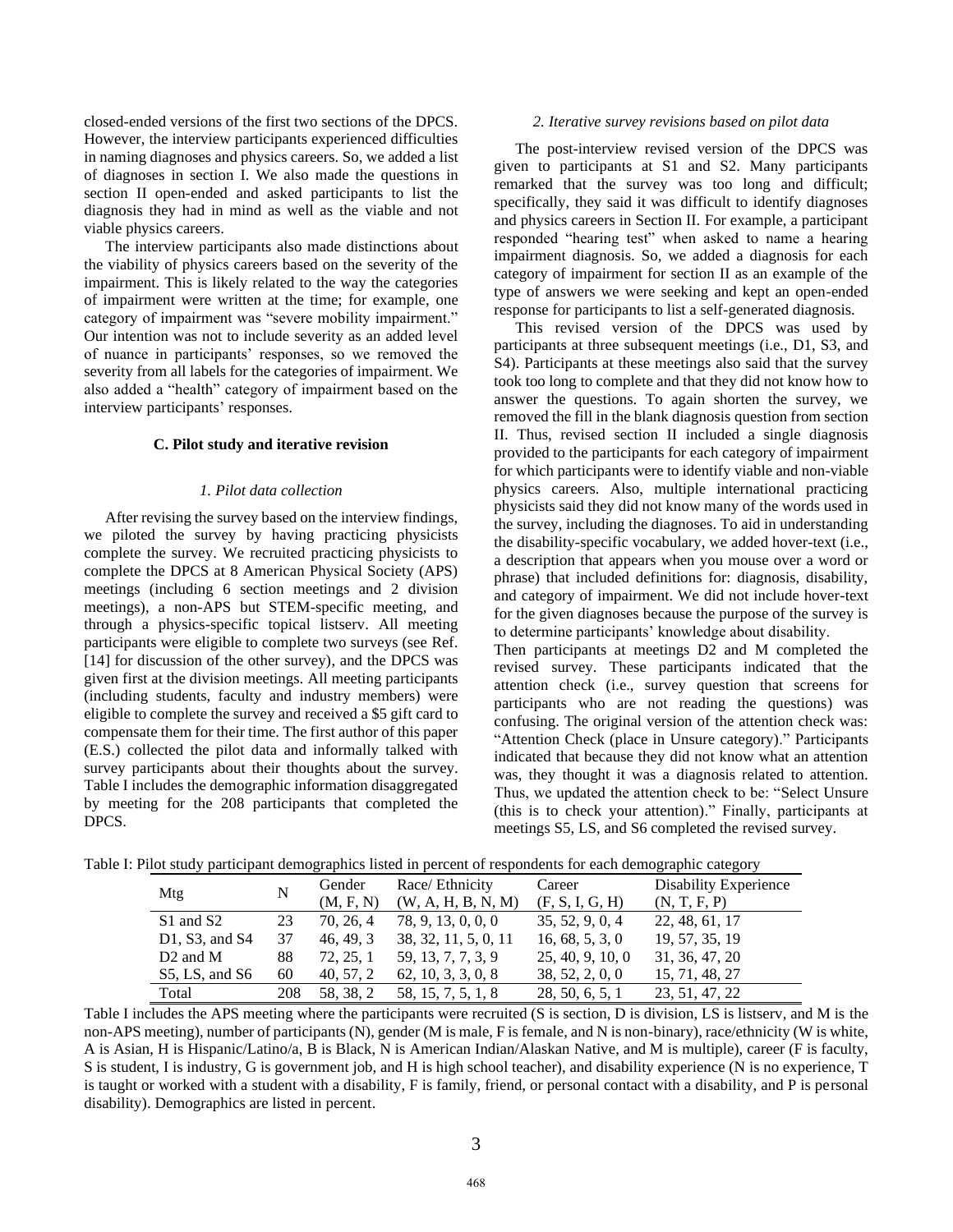| Diagnosis                     | Hearing | Visual | Learning/<br>Reading | Cognitive | Health | Physical | Mobility | Mental<br>Health | Unsure |
|-------------------------------|---------|--------|----------------------|-----------|--------|----------|----------|------------------|--------|
| Tinnitus                      | 53.4%   | 0.5%   | 0%                   | 0.5%      | 2.4%   | 10.6%    | 2.8%     | 1.0%             | 27.9%  |
| Dyslexia                      | 0.5%    | 8.7%   | 72.1%                | 8.0%      | 1.0%   | 0.5%     | 0.5%     | 1.9%             | 7.2%   |
| Processing Disorder           | 0.5%    | 0%     | 27.4%                | 49.5%     | 0%     | 0%       | 0.5%     | 6.7%             | 15.4%  |
| Dysgraphia                    | 0%      | 4.3%   | 17.8%                | 2.9%      | 0.5%   | 1.9%     | 1.0%     | 0.5%             | 71.2%  |
| Autism Spectrum Disorder      | 0.5%    | 2.9%   | 10.1%                | 44.2%     | 1.0%   | 1.0%     | 1.4%     | 18.8%            | 20.2%  |
| <b>ADHD</b>                   | 0%      | 0%     | 40.9%                | 32.2%     | 1.9%   | 1.0%     | 0.5%     | 17.3%            | 6.3%   |
| Down Syndrome                 | 0%      | $0\%$  | 9.6%                 | 53.8%     | 6.3%   | 10.6%    | $0.5\%$  | 6.7%             | 12.5%  |
| Migraines                     | 0%      | 3.8%   | 3.4%                 | 9.1%      | 38.9%  | 33.1%    | 0%       | 3.8%             | 7.7%   |
| Irritable Bowel Syndrome      | 0%      | $0\%$  | 0.5%                 | 0.5%      | 41.3%  | 45.7%    | 1.0%     | 2.4%             | 8.7%   |
| Amyotrophic lateral sclerosis | 0.5%    | 0%     | 0%                   | 1.0%      | 11.5%  | 37.0%    | 18.3%    | 1.0%             | 30.8%  |
| Multiple Sclerosis            | 0%      | 0.5%   | 0%                   | 1.0%      | 16.3%  | 49.5%    | 9.6%     | 1.4%             | 21.6%  |
| Arthritis                     | 0%      | $0\%$  | 0.5%                 | $0\%$     | 4.8%   | 66.3%    | 26.0%    | 0%               | 2.4%   |
| Scoliosis                     | 0%      | 0%     | 0%                   | 0.5%      | 4.3%   | 65.4%    | 10.6%    | 0.5%             | 18.8%  |
| Carpal Tunnel                 | 0.5%    | 1.0%   | 0.5%                 | $0\%$     | 4.3%   | 63.9%    | 13.9%    | 0.5%             | 15.4%  |
| Amputated Limb                | 0%      | $0\%$  | 0%                   | $0\%$     | 1.9%   | 50.0%    | 42.8%    | 0%               | 5.3%   |
| Cerebral Palsy                | 0%      | $0\%$  | 0%                   | 9.1%      | 8.7%   | 38.9%    | 17.3%    | 3.8%             | 22.1%  |
| Paraplegia                    | 0%      | 0%     | 0%                   | 0%        | 2.4%   | 27.4%    | 41.3%    | 0.5%             | 28.4%  |

Table II: Common incorrectly categorized diagnoses (grey shading indicates the literature defined category of impairment)

# **IV. PILOT STUDY FINDINGS AND DISCUSSION**

### **A. Section I: Diagnoses and Categories of Impairment**

Pilot study participants were commonly aligned with the most appropriate category (i.e., more than 80% of participants' responses were correct) for the hearing (partial deafness: 95.7%, deafness: 97.6%), visual (blindness: 91.3%, color blindness: 95.2%, partial blindness: 96.6%), and emotional/mental health (depression: 92.8%, posttraumatic stress disorder: 88.0%, bipolar disorder: 80.3%, anxiety: 93.8%, borderline personality disorder: 81.7%) categories of impairment. This indicates that participants understand the variety of diagnoses within the hearing, visual, and emotional/mental health categories of impairment.

Table II includes the percent of pilot study participants' responses in each category of impairment for diagnoses that were commonly placed incorrectly. In this table, the grey shading represents the correct category of impairment for each diagnosis. In general, participants incorrectly placed diagnoses that belong in the learning/reading (dyslexia, processing disorder, dysgraphia), cognitive (autism spectrum disorder, attention deficit/hyperactivity disorder, down syndrome), health (migraines, irritable bowel syndrome, amyotrophic lateral sclerosis, multiple sclerosis), physical (arthritis, scoliosis, carpal tunnel), and mobility (amputated limb, cerebral palsy, paraplegia) categories of impairment.

Participants' responses for the health, physical, and mobility categories of impairment commonly overlapped. For example, for multiple sclerosis 16.3% of participants

placed the diagnosis in the literature-defined health category while 49.5% placed it in the physical category and 9.6% placed it in the mobility category. In our original conception of the categories of impairment (also called dimensions of ability) [14], we combined the physical and mobility categories. Taking participants' responses into account, we combined the physical and mobility categories in the final version of the survey.

Similarly, there was also overlap in participants' responses to the learning/reading and cognitive categories of impairment (e.g., processing disorder, ADHD). In the final version of the DPCS, we combined these two categories of impairment due to participants' responses and because learning/reading impairments can be classified as a type of cognitive impairment. The overlap in responses between the cognitive and learning/reading categories combined with the fact that people with ADHD and autism spectrum disorder (which are cognitive impairments) are enrolling in postsecondary education at increasing rates [1,16,17] implies we may not be best serving people with these impairments. Additionally, in the final version of the survey we shortened the list of diagnoses that participants place into categories of impairment. We did this to shorten the survey and also to focus on diagnoses that participants would most frequently encounter in the physics community.

## **B. Section II: Diagnoses and Physics Careers**

Table III includes pilot study participants' responses for viable physics careers. Because the survey was continually revised, the layout and specific wording for Section II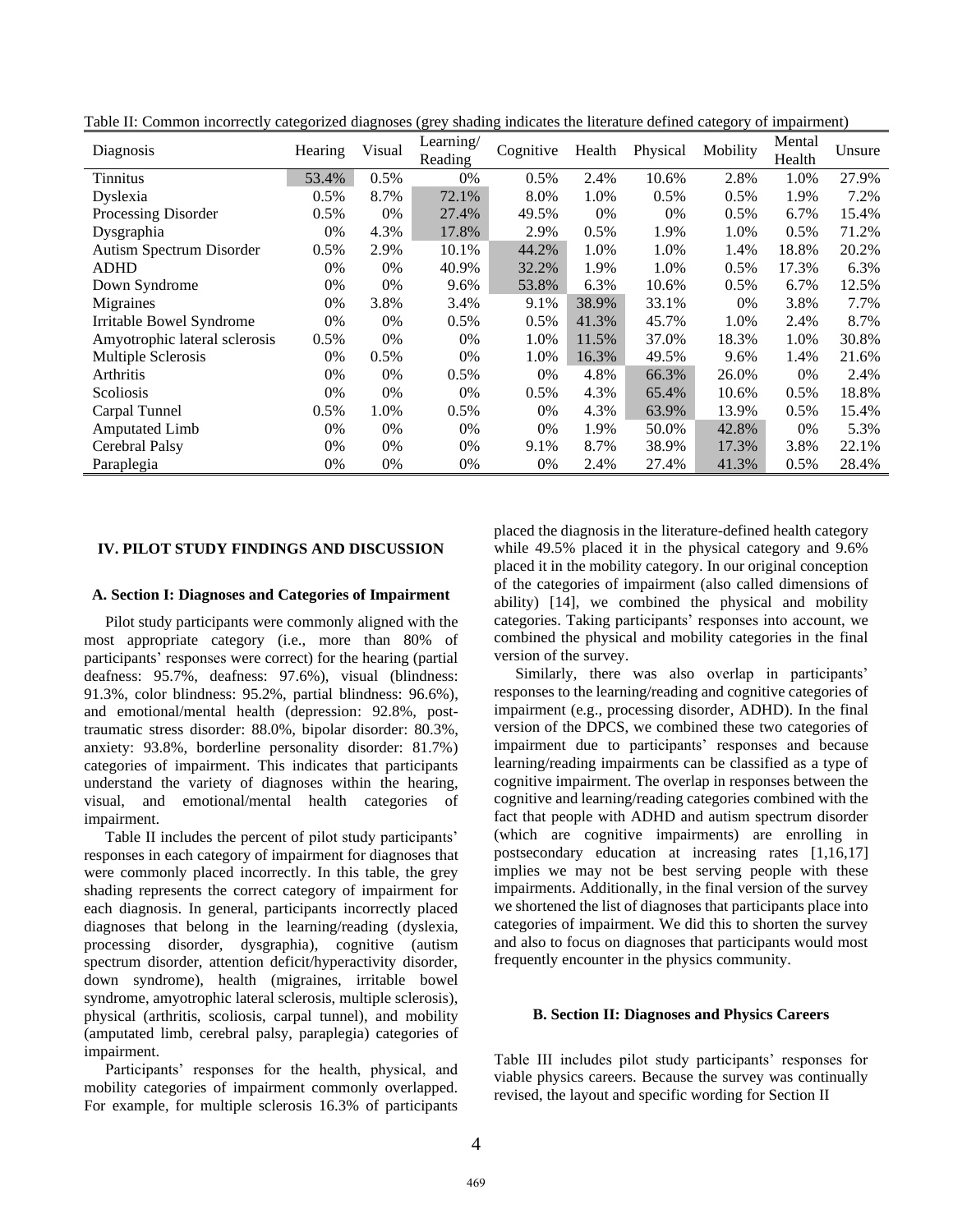| Physics Career              | Hearing | Visual | Learning/<br>Reading | Cognitive | Health | Physical | Mobility | Mental<br>Health |
|-----------------------------|---------|--------|----------------------|-----------|--------|----------|----------|------------------|
| <b>Total Responses</b>      | 435     | 380    | 363                  | 279       | 343    | 323      | 369      | 359              |
| Teacher                     | 30      | 37     | 18                   | 8         | 23     | 26       | 34       | 18               |
| Professor                   | 24      | 27     | 25                   | 6         | 24     | 30       | 31       | 14               |
| Engineer                    | 10      | 6      | Q                    |           | 9      |          |          |                  |
| Data Analyst                | 14      | 11     | Λ                    | 6         | 6      |          |          |                  |
| Theory Research             | 28      | 28     | 10                   | 9         | 18     |          | 22       | 13               |
| <b>Experiment Research</b>  | 26      | 12     | 18                   | 15        | 12     | 12       | 14       |                  |
| <b>Computation Research</b> | 17      | 13     |                      |           | ◠      |          |          |                  |
| Science Communicator        |         |        |                      |           | 6      |          |          |                  |
| <b>Government Sector</b>    |         |        |                      |           | ◠      | ◠        |          |                  |
| Private Industry Sector     | .5      |        | 10                   | 8         | 10     |          |          |                  |

Table III: Common viable physics career responses disaggregated by category of impairment

questions changed. However, across each version we consistently asked participants to identify viable and nonviable physics careers. The data presented in Table III is preliminary and has been aggregated across all distributions of the survey as well as collapsed into categories of impairment (i.e., in the S1 version participants generated a diagnosis while in the S5 version participants were given a diagnosis; all responses were collapsed along the category of impairment). The data in the Total Responses row includes the total number of careers that participants responded (i.e., if a participant wrote: "teacher, government, engineer", this consisted of three responses). The physics careers in Table III are the most common responses listed by participants, excluding responses such as all/any, most, and unsure (which constituted 16.6%, 2.3%, and 2.5%, respectively for the hearing category of impairment, as a representative example) and other miscellaneous responses including noncareers (e.g., "yes"), non-physics specific careers (e.g., "patent law"), and non-responses (e.g., "?"). Thus, the number of total responses is higher than the sum of the number of responses for each career category.

The cognitive category of impairment had the lowest raw number of responses across all categories of impairment (279). This could imply that practicing physicists know the least about the cognitive category of impairment (aligned with the common incorrect responses from Section I findings) or could imply that participants think there are many fewer viable physics careers for people with cognitive impairments. However, since the survey was open-ended a non-response does not necessarily mean disagreement with the viability of a career.

Looking across categories of impairment, a career as a physics professor was more frequently listed as viable for the physical and mobility categories of impairment but less frequently for the cognitive and emotional/mental health categories. This is not a surprising result as Stephen Hawking is a well-known successful physicist with a physical/mobility impairment. If there were more common stories of well-known physics professors with cognitive and emotional/mental impairments, then maybe practicing

physicists would more frequently say that a physics professor career would be viable for them. It is also important that these stories do not promote the idea that only people with disabilities who are 'uniquely brilliant' can meaningfully participate in physics [18]. Similarly, theory research was less frequently listed as viable for the learning/reading, cognitive, and emotional/mental health categories but more frequently for the visual, hearing, and mobility categories. Again, this result is not surprising because there are common conceptions that theoretical physics research is "just thinking." So, if a person has an impairment that affects their thinking, then physicists may think they cannot do theoretical physics research.

### **V. SUMMARY AND NEXT STEPS**

Overall, participants' responses indicate that practicing physicists understand the variety of diagnoses within the hearing, visual, and emotional/mental health categories of impairment but not others. Additionally, participants' beliefs about the viability of physics careers varied by category of impairment.

There are many additional trends to be analyzed with this data set (e.g., viable careers within a category of impairment, comparing viable and non-viable careers across categories of impairment). In the future, we plan to continue our examination of these data as well as to collect additional data. We also plan to interview practicing physicists to gather rich data about their thoughts about the survey, its relationship with the original survey [13], and disability more generally. Because practicing physicists' knowledge and beliefs about disability have direct impacts on who becomes part of the physics community via mentoring relationships, we plan to use our research findings in the development of professional development materials for practicing physicists.

#### **ACKNOWLEDGMENTS**

This work is supported by NSF HRD 1750515.